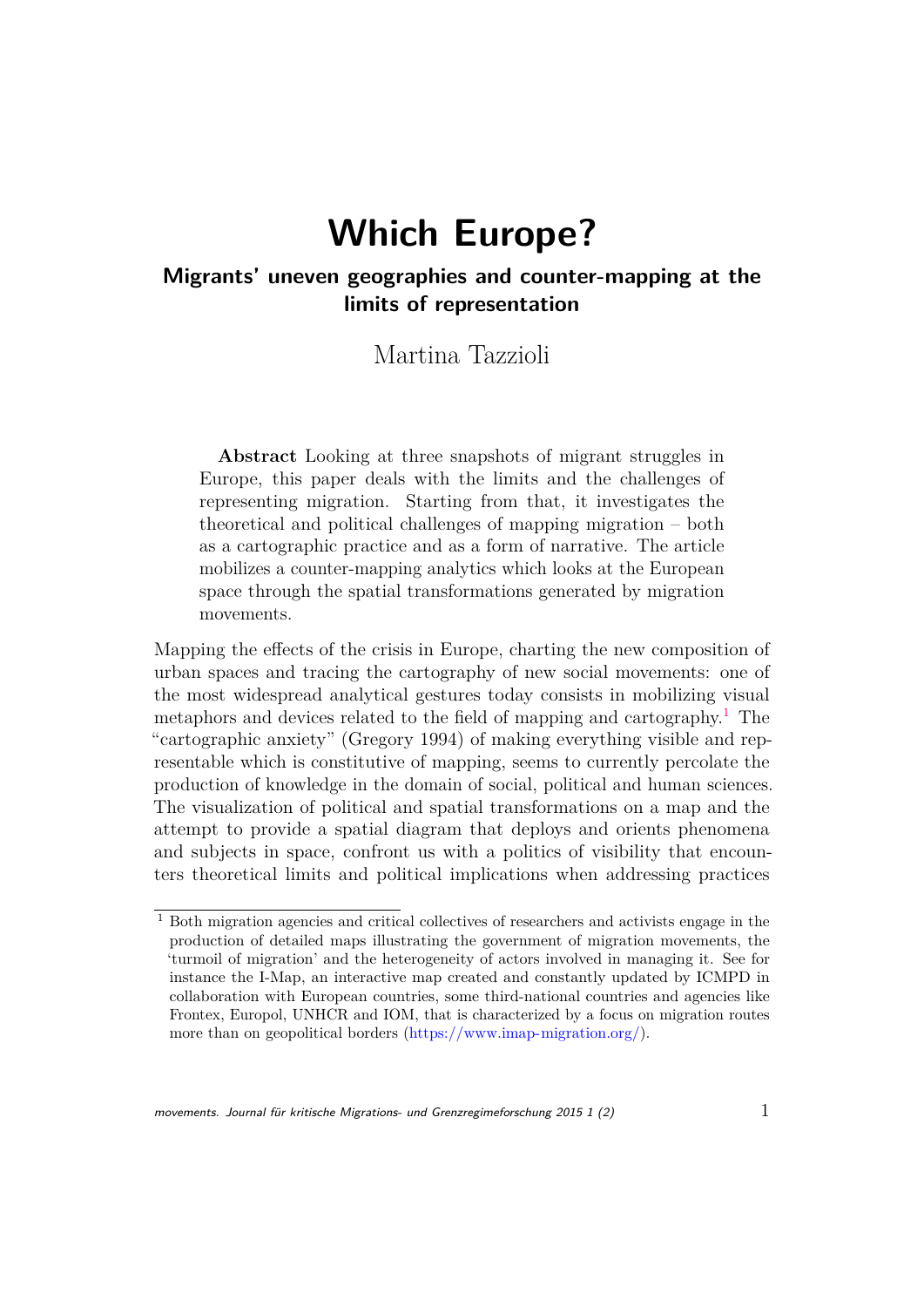of (unauthorized) migration. Against this background, this paper comes to grips with the theoretical and political conundrums of mapping migration – both as a cartographic practice and as a form of narrative; it mobilizes a counter-mapping analytics which works at the very limits of representation, taking into account Europe as a space troubled by the presence and the spatial claims of migrants who have arrived in the aftermath of the Arab uprisings. In the case of unauthorized migration, both visibility (visual representation) and political representation form a battlefield: the invisibility of migrants' presence is at times produced by mechanisms of capture and at times it is strategically played out by migrants themselves. Representation is at the same time what is claimed by many migrant struggles, and what is dodged by them.

These are the three migrant struggles that I take into account in this paper: A political collective based in Hamburg characterized by a common place of crossing (Lampedusa); a group of Syrians who, for about one month, remained blocked in Calais and staged a protest to then, after waiting for an extended time, scatter across Europe; a large-scale two-day protest in Lampedusa of Eritreans who, aware of the Dublin III regulation, resisted to give their fingerprints, but after their successful claim were taken to the mainland where their traces were lost. These snapshots refer to migrant struggles and are taken here to illustrate the spatial upheavals generated by migration movements; in turn, they also allow exposing the limits of representation and the ways these were unsettled by migrants. Through these snapshots I turn the attention to the production of temporary spaces that are the outcome of practices of migration highlighting the production of spatial overturns, which challenge representability and rights as the main axes of the political domain (Papadopoulos/Stephenson/Tsianos 2008). If we follow the moments and the spaces in which migrants become recordable to discursive practices, we come to remap the European space, pushing the mapping gesture itself to the limits of representation: something escapes the cartographic order, and the elusiveness or irregularity of migrants' presence defies the temporal narrative of geopolitical maps.

The aim is to take on migrants' uneven geographies to see which map of Europe comes out. This entails undertaking a twofold analytical gesture. It means highlighting the untenability of the geopolitical map of Europe at present, starting from the consideration that "the old Westphalian map is misleading and no longer provides us with the necessary orientation" (Kratochwil 2011). This 'spatial incongruence' emerges in a glaring way if we bring attention to migrants' practices and, together, to the spatial impacts of EU migration policies. In both cases something inevitably falls *out of the map*, and it is precisely this outside, or better its limits, that this paper engages with.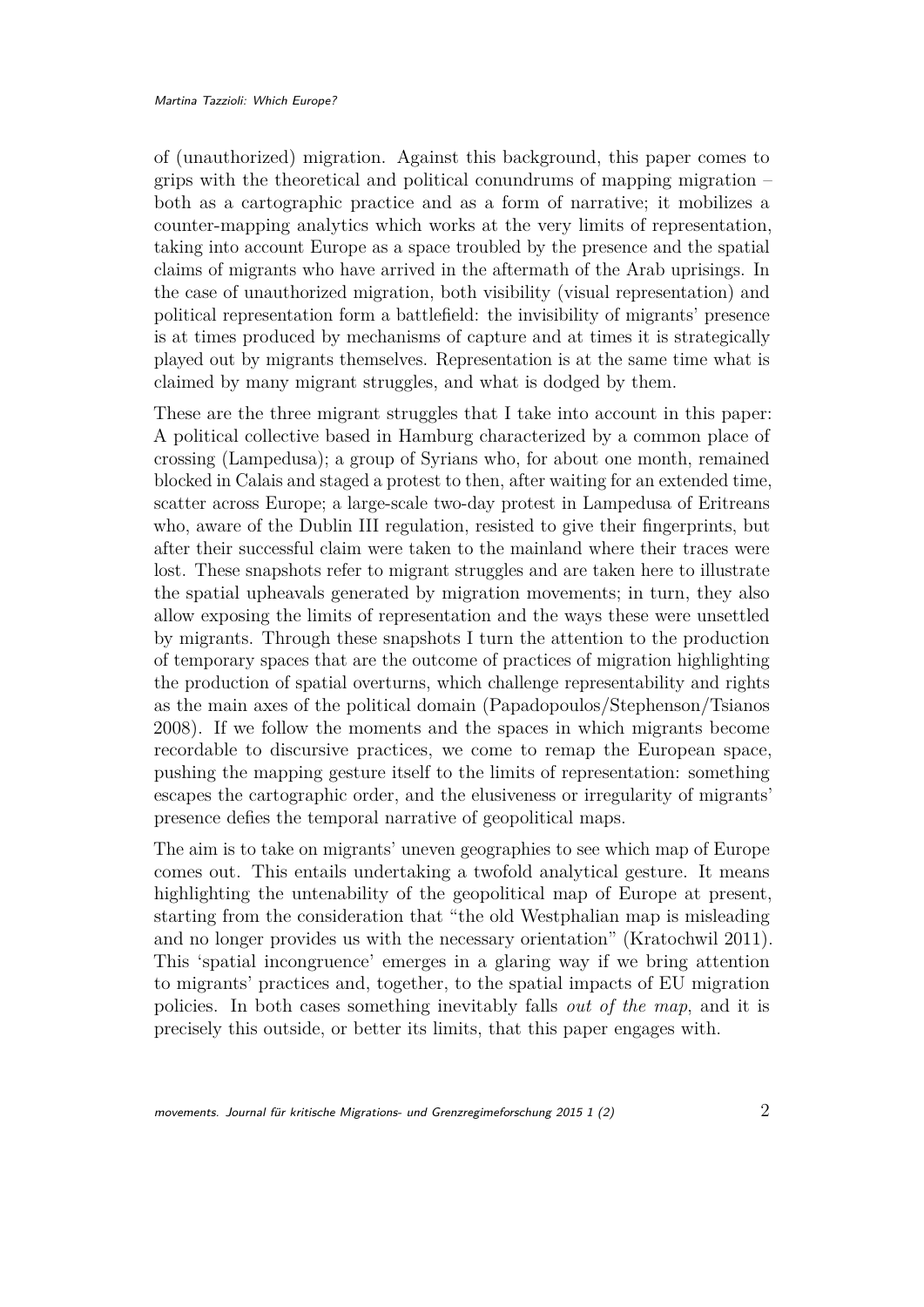### **The uneven geographies of migrant spaces**

A focus on the migration battlefield provides an important vantage point for showing and grasping the crisis of representational politics and, jointly, of Western cartographic reason in accounting for movements and spatial upheavals that cannot be fully grasped through the couplet of visual-political representation. The 'non-legibility' of spaces and the disconnection between maps and established spatial fixes on the one hand, and the spatial disruptions generated by movements on the other, is in fact an ongoing tendency that has been remarked by many authors (Cosgrove 2008; Mezzadra/Neilson 2013). Indeed, the main argument of this paper is that strategies of migration and the spatial turbulences they generate, are one of the most visible markers of such a crisis and, at the same time, foster it. In order to unpack this point, I structure the narrative of this paper around the critical relation between migration and representation, focusing on migrant struggles that highlight the limits of cartographic rationality and of the politics of representation. The paper develops along two lines of argument. Firstly, it deals with migration policies addressing the current uneven geopolitical map of Europe and shows that the European geopolitical map is itself misleading. Secondly, the article moves on focusing on migrant struggles to explore the temporal-spatial narrative of the cartographic-political gaze, analysing how migrants trouble the 'citizen epistemology' and the related order of representation. This paper intends to dialogue with radical geography literature on the one hand, and with the stream of the autonomy of migration literature on the other.

What I call here a counter-mapping approach to the cartographic order and imagination refers to an analytical move which engages with the limits of (political) representation at stake in the attempt to 'map' the spatial turbulence generated by migrants' unexpected presence, or by their being 'out of place'. 'Counter-mapping' designates an analytical posture which looks at the processes of re-bordering from the standpoint of migration movements, drawing attention to the spatial reshaping they engender. At the same time, it studies the mechanisms of governmentality focusing on the impacts they have on spaces and migrants' lives. In this way, both the mechanisms of border enforcement and the emergence or the transformation of transnational spaces and zones of detention could be read in the light of the *spatial disarray* enacted by migrants: when migrants' "incorrigible presence" (De Genova 2010) exceeds or unbalances the rhythms and number of selected mobility, the existing spatial mechanisms of government are forced to invent new strategies of capture. The reason for looking at migrations in order to address the issue of spatial and political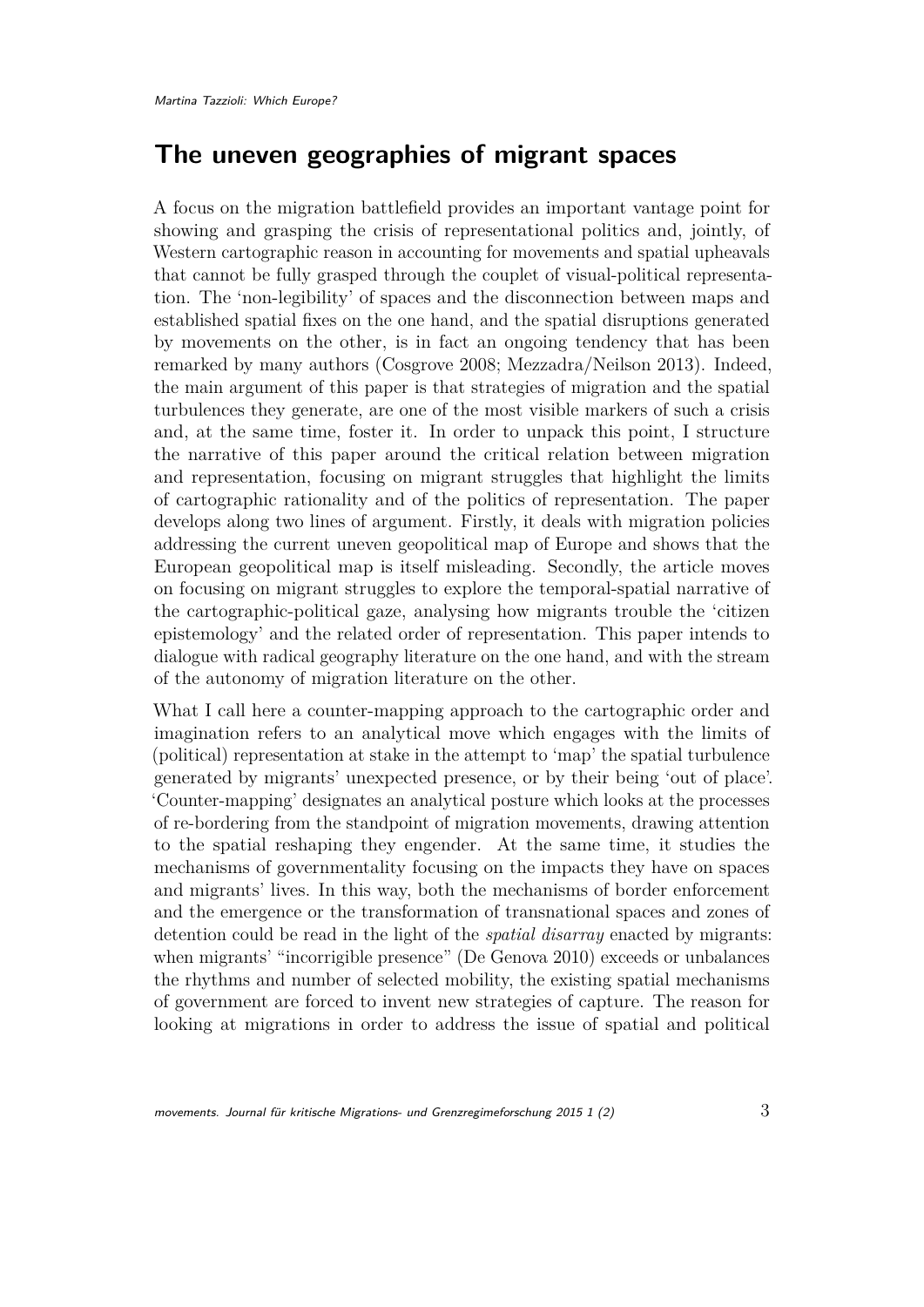representation lies in the complex game of visibility and invisibility at play in the 'migration strugglefield'. By migration strugglefield I mean the contested field that materializes in spaces formed on the one hand by mechanisms of capture, monitoring and containment, and on the other hand by strategies of migration that exceed or escape the conditions of authorized mobility. Secondly, the notion of strugglefield conceives of governmentality as a conflicting space in which it is always possible to find leeway of resistances and points of fragility to invert, transform or break the existing configuration of power.

From such a standpoint, an attentive gaze should investigate which subjects and practices remain below the thresholds of visibility, and how migrants' opacity suddenly changes when migrants need to be monitored or captured: the strategies of visibility and invisibility played both by mechanisms of control and by migrants themselves shape an unstable regime of (in)visibility, constantly destabilized by movements, events and new political assemblages. This is a regime that shifts, rearticulates and transforms itself according to the tempos of the uneven and elusive migrants' geographies as well as of the frantic transformations of migration policies. However, the 'counter' move encapsulated in the notion of counter-mapping makes us raise questions related to the issue of representation: if the conditions and the price of visibility is something to be cautiously considered in the case of undocumented migrants, the cartographic gesture cannot be mobilized without circumspection.

### **Counter-mapping beyond representation?**

The question of representation is at the core of any mapping gesture: migrants' elusive geographies in part escape the script of representation because they try to pass unnoticed or because their presence is often fleeting and unpredictable. Something escapes or tries to escape the regime of representation and the translation into "coded surfaces" (Cosgrove 2008). For this reason, the 'counter' in counter-mapping does not intend to redouble the cartographic gaze inverting its rationale. More than tracing 'another map', a counter-mapping perspective tries to invent non-cartographic practices that point to the spaces in which the geopolitical map of Europe appears as an untenable illustrative device. Thus, migrants' spatial turmoil and erratic temporality undermine the consistence of the linear and ever-present spatial narrative displayed in the geopolitical map of Europe.

In this way, the notion of 'counter' in counter-mapping has ultimately two meanings. On the one hand, counter-mapping refers to an analytical gaze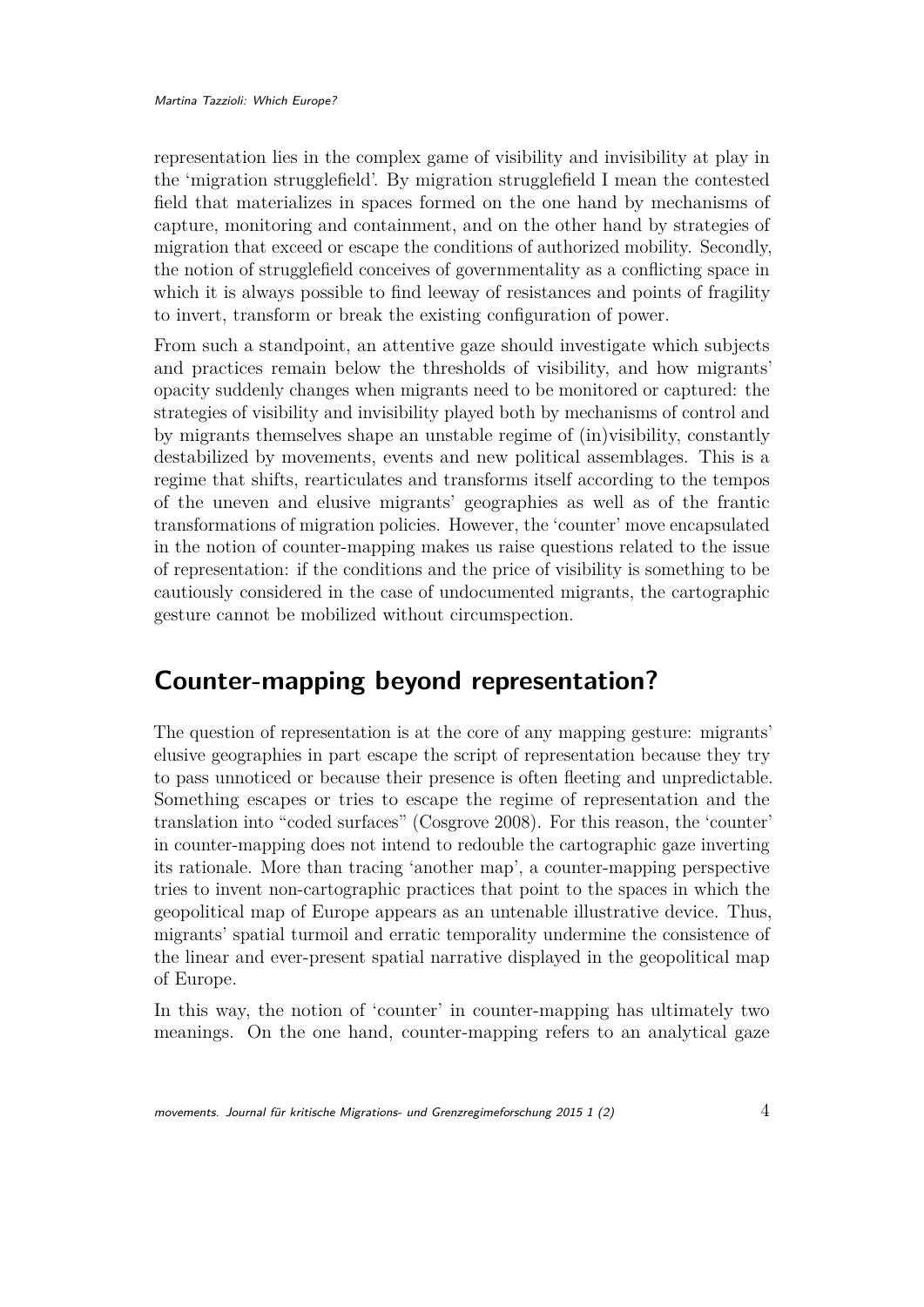that charts the effects of migration governmentality and the spatial disruptions generated by migrants. On the other hand, it challenges the very possibility of mapping those spatial upheavals, pushing the representative devices to their limits. Therefore, it does not consist in unveiling migrants' strategies of resistance nor in remapping their routes: instead, counter-mapping tries to unearth the places and the moments of spatial disruption and spatial reshaping while simultaneously tracking down the ways in which the exclusionary access to spaces is challenged by migrants and then reconfigured by migration policies. In this way, counter-mapping suggests that spatial upheavals cannot be fully grasped except in relation to migration: indeed, the very existence and functioning of borders is co-implicated with the production and the government of migration (Hess/Karakayali/Tsianos 2009). Thus, migration becomes a fundamental lens for looking at processes of spatial reshaping and spatial disruption, since unauthorized movements constantly forces the 'order of mobility' to reassess its strategies of selection, channelling and capture. Conceived in this way, counter-mapping is framed quite differently than in critical geography's literature (Harris/Hazen 2006; Sparke 1998): as a matter of fact, counter-mapping has usually been presented as a political strategy for "appropriating the state's techniques and manners of representation in order to re-territorialize the area being mapped" assuming that "these mapping projects are subversive since they exploit the authority of cartography" (Peluso 1995), putting on the map phenomena and subjects that tend to be left unmapped or silenced.

However, migration counter-mapping touches upon a much broader contested frame than migration itself. Indeed, a critical investigation on migration and spaces cannot overlook the (post)colonial question in which the cartographic gesture has a fundamental role: as many scholars have shown, mapping has played an important role as an epistemic device and a technique for building the "geo-body" of nations (Whinchakul 1997) and for crafting it as an "imagined community" (Anderson 1991). Along with that, the maps of the colonial period served to present the American African space as virgin areas, blank maps to fill and where cartography effectively played as a technique of appropriation and dispossession (Harley 1989; 2001; Wainwright/Brian 2009). But it is not only a national order of space that is performed and represented through maps: more broadly, it could be argued that the cartographic gesture empowers a governmental grasp on spaces, fixing and allocating subjects and movements through a certain spatial b/ordering. Instead, the challenge of taking migration as a vantage point relies also in the attempt to undermine the *sovereignty pitfall* of mapping. This depends on the consideration that the cartographic gaze historically dominates and permeates the Western governmental rationale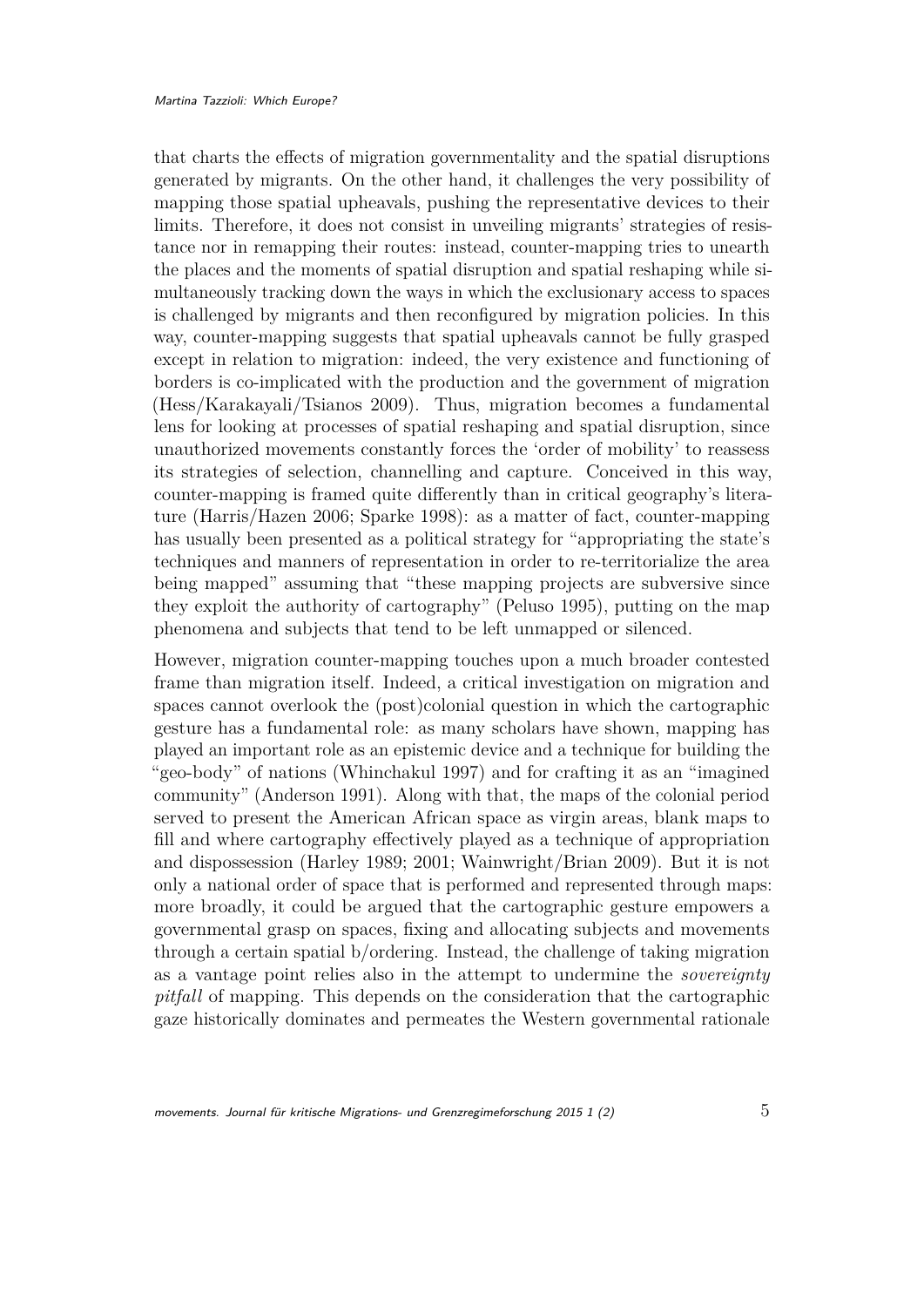(Pickles 2004). Moreover, the struggle over (in)visibility that maps open up, selecting what can be represented on a map and what remains under the thresholds of visibility – the 'silences' of maps – inevitably brings migration to the foreground: indeed, migrants' strategies are substantially played out around the issue of visibility and invisibility. The complex regime of (in)visibility that maps display and the geo-body of nation that cartographies not only represent but also contribute to perform, leads us to the issue of representation as the *trouble spot* of any mapping gesture. This addresses simultaneously two aspects, within and beyond the cartographic order. It is quite intuitive to say that representation is constitutive of mapping: although maps do not simply represent the territory but have a performative and legitimizing function to do with border tracing, working as a kind of "juridical territory" for colonizing and governing spaces (Harley 1989, 18), and that as Korzibsky reminds us, "the map is not the territory" (Korzibsky 1933), it remains that the political function of maps is always conveyed by the purpose of representing (something in) space (Cosgrove 2008). Such a discourse can be translated in the following terms: there ought to be no political science without border studies, and likewise, no border studies without mapping. But what is of interest in the perspective of a counter-mapping approach is where mapping exceeds the cartographic dimension.

The focus on the *impossible cartographies* to trace migrants' elusive spatial upheavals is precisely what makes it possible to connect cartographic and non-cartographic regimes of politics and mapping, positing representation as the *trouble spot* for rethinking political practices. Migrants' uneven geographies and the upheavals they produce allow shifting from the visual and political order of representation to the spatial transformations they engender and to an enacted politics of presence that cannot be charted or narrated on maps.

# **The making of Europe at a distance and the Mediterranean frontier**

The spatial disruptions and the reshaping of Europe that has characterized the last two decades have been scrutinized by many authors, especially in terms of spatial rescaling (Brenner 2004; Mezzadra/Neilson 2013; Sassen 2013). All these analyses underline that subjects, policies and mechanisms related to mobility have played a crucial role in the spatial re-bordering of Europe: the politics of externalization, the increased presence of migrants, the activation of the visa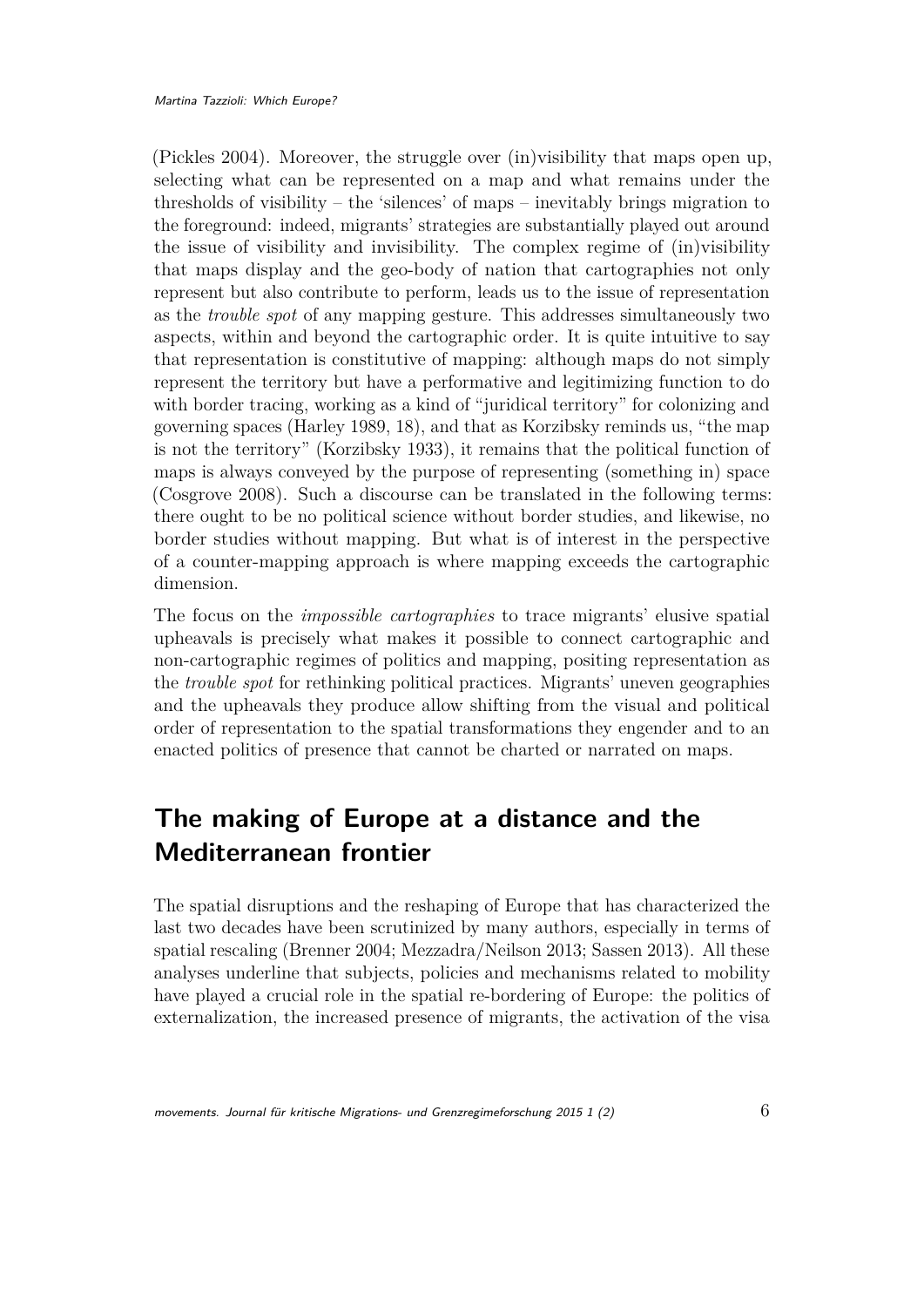system and of bilateral agreements with third countries have caused such a substantial dislocation and fragmentation of Europe that it is not even possible to establish where Europe is. The image of a Europe "at a distance" (Casas-Cortes/Cobarrubias/Pickles 2012) captures the effects of the Neighbourhood Policies that proliferated in the last decade. However, Europe 'at a distance' can be a misleading image if confused with a territorial dislocation or the enlargement of Europe: actually, the purpose and the effect of Neighbourhood Policies is not to integrate the third countries involved within the European Union but to make some administrative measures (like border patrolling against 'illegal' migration) and economic standards work there. Thus, Europe 'at a distance' concerns less the territorial transformation than the reshuffling of Europe's spatial influences. A view on spatial transformations enables us to decouple space and territory, and also to disconnect sovereignty from territory: for instance, the mixed Italian-Libyan patrolling along the Libyan coasts established by the bilateral agreement between the two countries is less part of a direct territorial control strategy than of spatial reconfiguration of Italy's border management. Or in the case of the agreement signed in June 2013 between Morocco and the EU, the contested clause concerning the repatriation of third-country nationals on Moroccan territory cannot be analysed in terms of territorial influence.<sup>[2](#page-6-0)</sup> Instead, the opening of detention centres for deportees that have been widely criticized by human rights groups will be one of the most tangible spatial transformations in Morocco engendered through the agreement with the EU. Therefore, the spatial fragmentation of Europe is not necessarily something happening within the geopolitical boundaries of Europe: the European space is formed also by non-territorial processes of bordering through which practices of mobility are partitioned, governed, monitored or detained.

Moreover, the image of a Europe at a distance requires a further consideration of the difficulty to draw a unitary map: the emergence of a contested zone of action entails that different and in part conflicting maps of that new space of government can be narrated. One of the most incisive cases concerns a space that is not fully part of the European territory – the Mediterranean Sea – and the double governmental function deployed – rescuing and monitoring migrants' vessels. The Mediterranean, as a space of governmental intervention where competing legal frames and political responsibilities overlap, is built around what can be called the 'humanitarian-security' nexus. That is to say, the monitoring of the Mediterranean is presented as a necessary transnational 'two-

movements. Journal für kritische Migrations- und Grenzregimeforschung 2015 1 (2) 7

<span id="page-6-0"></span><sup>2</sup> [http://ec.europa.eu/dgs/home-affairs/what-is-new/news/news/2013/docs/20130607\\_](http://ec.europa.eu/dgs/home-affairs/what-is-new/news/news/2013/docs/20130607_declaration_conjointe-maroc_eu_version_3_6_13_en.pdf) declaration conjointe-maroc eu version 3 6 13 en.pdf.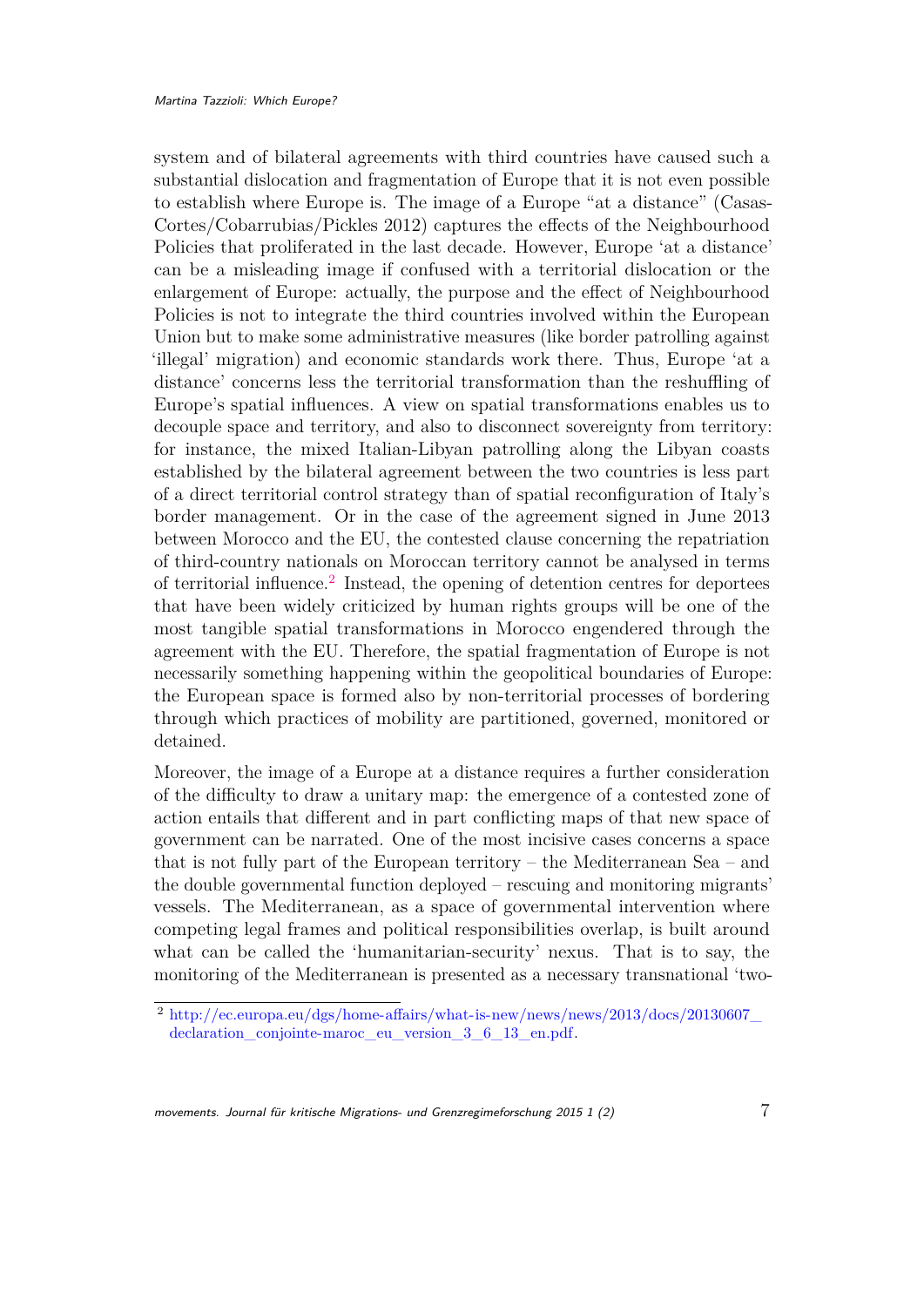sided' operation: surveillance for fighting 'illegal' immigration and monitoring for saving lives are considered two inseparable governmental actions. To be precise it is not security that combines with the humanitarian logic but, rather, military, while security becomes the encompassing and legitimizing concept through which surveillance at sea is deployed. The militarization of the Mediterranean as an (un)safe space of mobility and the humanitarian intervention become coupled through the blurred referent of security. Indeed, after the many shipwrecks that have occurred in the last two years, some states of the Mediterranean region (Spain, France, Italy, Greece and Cyprus) have put the issue of migration control in the Mediterranean on the European political agenda, instantiating a continuum 'military-humanitarian' in which security, controls and rescuing overlap.

Southern European countries demand the cooperation of the European Union conspicuously through the enforcement of Frontex, but at the same time they restate the competence of member states in search and rescue operations and in disembarkation.[3](#page-7-0) Furthermore, in the face of the EU's strategy to build a European border regime, Southern member states push for more flexibility in conducting rescue operations by refusing a set of common binding rules, deciding rather case by case. The Mediterranean Sea is not integrated into European territory, rather it becomes a space of uneven intervention: the map of the Mediterranean as a sea of (un)safe mobility is changeable according to the discrepancy between the European border regime and the autonomy of states in intervening or not; a mismatch that the European agency Frontex has in principle the task to reduce. Therefore, in the face of Europe's spatial conundrum that makes it problematic to determine where Europe starts and ends (Walker 2000) and more broadly, where Europe is, the geopolitical map falls apart.

The recent bilateral agreements between Italy and Libya concerning the deployment of an electronic frontier along the southern Libyan border to block the departure of migrants' boats is quite significant in the way in which the enforcement and the proliferation of borders also cannot be fully analysed through the frame of territoriality.<sup>[4](#page-7-1)</sup> In fact, the goal of this new mechanism of bordering is less for Italy to exercise control over the Libyan territory but instead to push and force Libya to control and block migrants' routes. In

<span id="page-7-0"></span><sup>3</sup> [http://www.statewatch.org/news/2013/oct/eu-sea-surveillance-14612-13.pdf.](http://www.statewatch.org/news/2013/oct/eu-sea-surveillance-14612-13.pdf)

<span id="page-7-1"></span><sup>4</sup> The most recent cooperation agreement was signed by Libya and Italy on October 28, 2013. The electronic monitoring system which will be implemented on the Southern Libyan coasts consists of a radar network given by the Italian company Finmeccanica for an amount of 300 million euros, and in a system of air surveillance.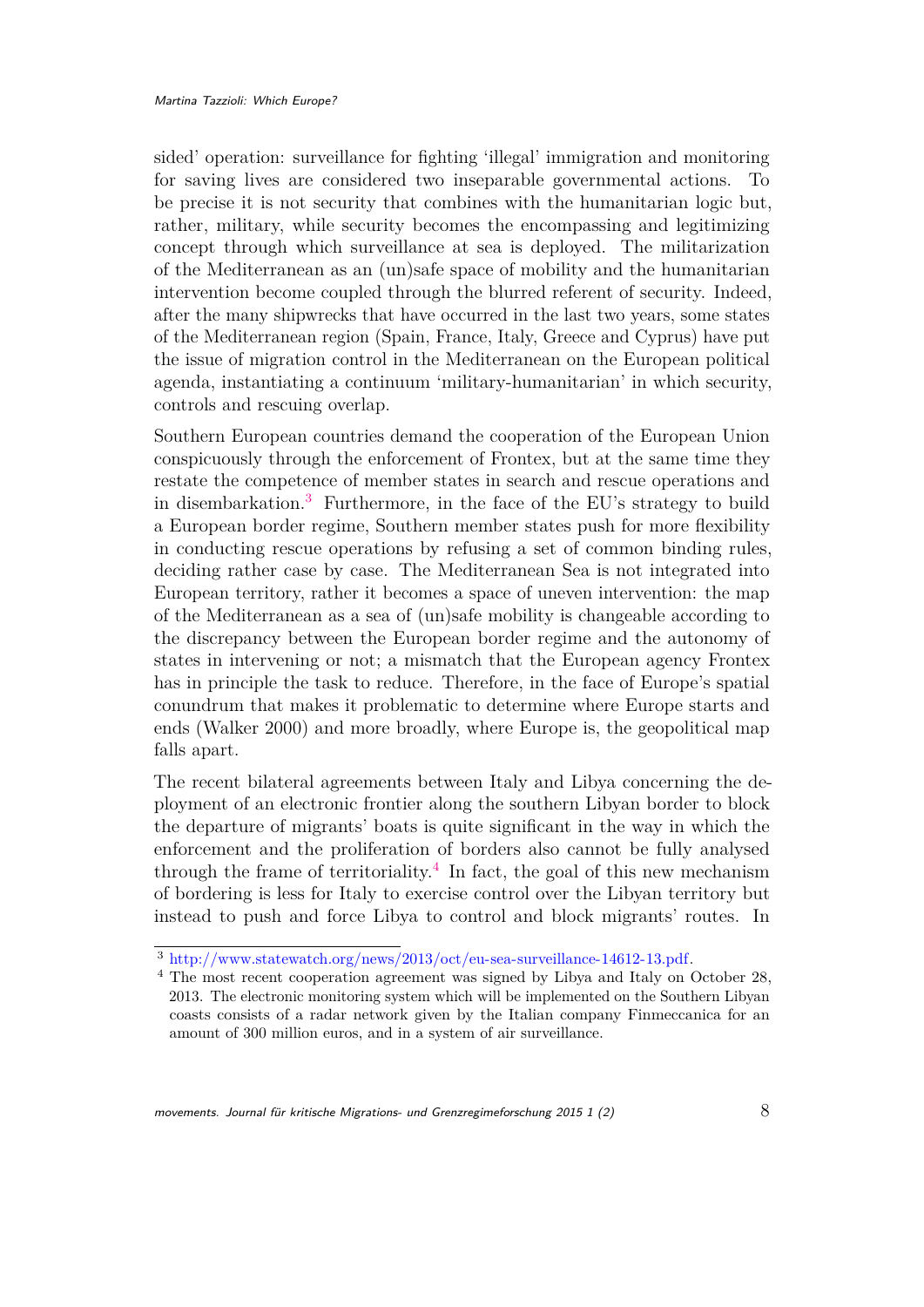other words, it is a form of control which aims less to govern a space than to govern movements which trouble the order of mobility, a sort of combination of 'pedagogical sovereignty' practice made by another state (Italy) within its own territory and abroad,<sup>[5](#page-8-0)</sup> and scattered exchanges of sovereignty, beyond territorial borders – Libyans trained in Italy, Italian boats used for patrolling Libyan coasts, Libyan militaries serving on Italian boats.

It is crucial to remember that the legacy of colonialism still bears on the bilateral relations between Italy and Libya:<sup>[6](#page-8-1)</sup> for this reason the exchanges in question cannot be analysed simply at the level of state relations but need to be complicated with the consequences of neo-colonial power relations. However, the Italian bilateral cooperation in part overlaps with the European programme for Libya, called EUBAM, that establishes collaboration by European military forces in patrolling the Libyan borders and in which Italy also cooperates with some military units deployed, training Libyan authorities to build border management strategies in Libya and in Libyan national waters.[7](#page-8-2) The heterogeneity of mechanisms of control and the overlapping of European and national cooperation projects hamper the envisioning of a stable map of the 'scattered Europe' produced by Neighbourhood Policies and bilateral agreements. Overlapping *joint-sovereignties* (joint border patrolling) and *de-sovereignty mechanisms* (namely, EU and member states that 'train' foreign national authorities in order to teach them the best practices of control) constitute a patchy map formed of multi-level spatial scales of intervention. The rescaling and reshaping of borders across Europe concerns only in part visible borders: if on the one hand detention zones and refugee camps can be considered bounded spaces marked by acts of border tracing, the emergence and the effects of other spatialities remain undetectable to the cartographic eye. The spaces of mobility produced by bilateral agreements signed with third countries are difficult to chart, since those spaces do not necessarily correspond to new territorial divides but rather they are actualized through the routes and the movements of selected mobilities established and allowed by those agreements. Moreover, these spaces have a specific and uneven temporality since migration policies instantiate conditional

<span id="page-8-0"></span><sup>5</sup> The Italian military mission in Libya establishes that Italy will provide the Libyan authorities with technical equipment, armaments and vehicles. At the beginning of 2013 Italy has officially allocated 7,5 million euros for this military cooperation, which includes also the maintenance of the Italian navy units of the *Guardia di Finanza* given to Libya.

<span id="page-8-1"></span><sup>6</sup> The bilateral "Friendship agreement", as it has been called, signed between Italy and Libya in 2008 established that Italy will give Libya 5 billion US dollars per year for the next twenty years as a form of colonial compensation.

<span id="page-8-2"></span><sup>7</sup> [http://www.eeas.europa.eu/csdp/missions\\_operations/eubam-libya/eubam\\_factsheet\\_](http://www.eeas.europa.eu/csdp/missions_operations/eubam-libya/eubam_factsheet_en.pdf) [en.pdf.](http://www.eeas.europa.eu/csdp/missions_operations/eubam-libya/eubam_factsheet_en.pdf)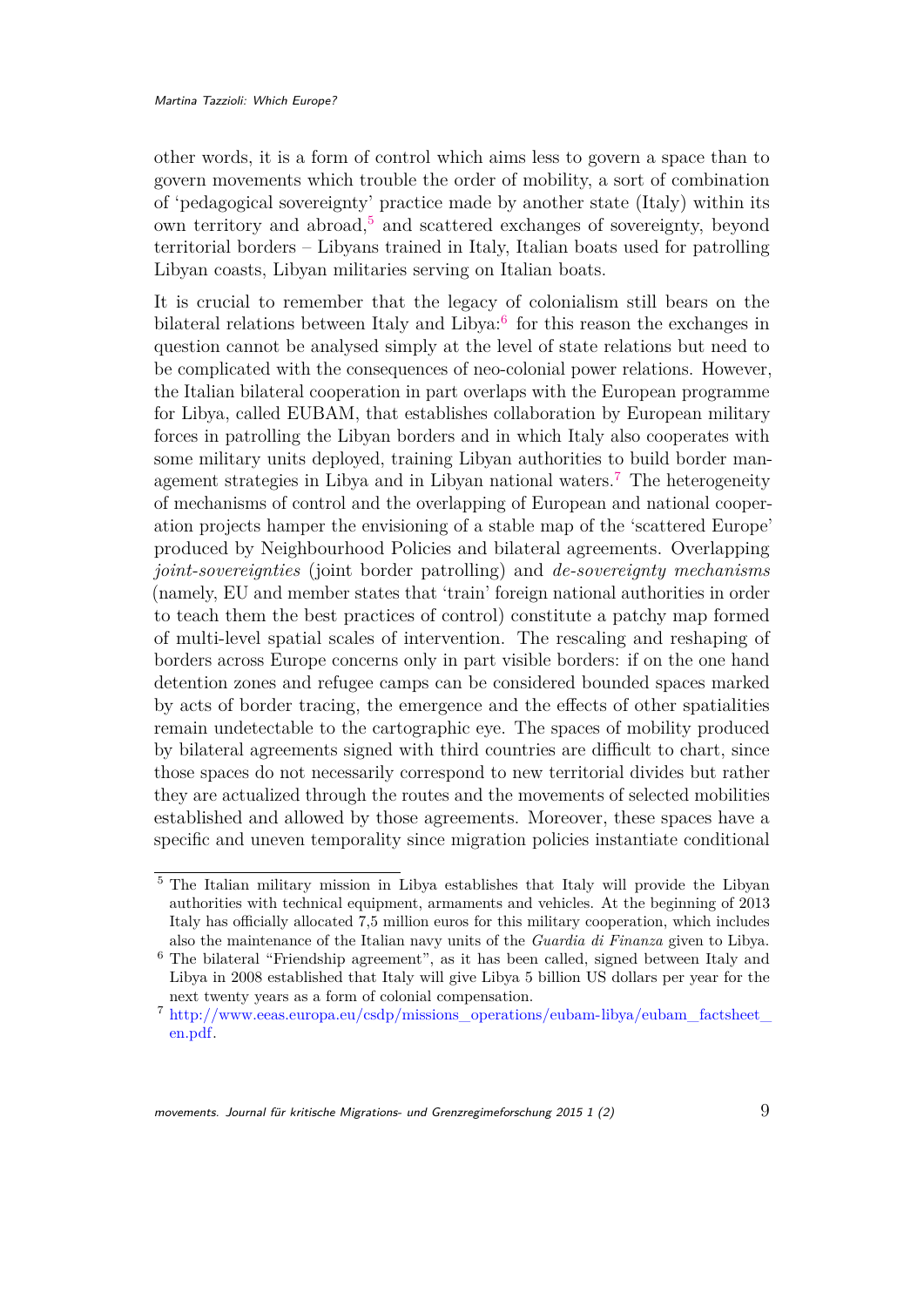spatialities, that is to say spaces that exist only for some categories of mobile people or that are accessible to some only at intervals. The most pertinent example is given by the Mobility Partnerships<sup>[8](#page-9-0)</sup> that are based on channels of selected mobility to which some people could – sometimes only temporarily – get access.

From a counter-mapping standpoint, the spatial reshaping that migration policies and the politics of control have generated should be read in the light of migrants' spatial disruptions, as well as of their uneven geographies that, as I explain later, disrupt the temporality of the mapping narrative. To put it differently, a *patchy Europe* emerges from the spatial effects of the array of policies for governing mobility (politics of externalization, Neighbourhood Policies, new detention zones and mechanisms of remote control) in an attempt to counterbalance the erratic presence of migrants.

## **Struggles for movement**

In order to highlight some of these spatial turbulences, I draw the attention to migrants' movements and migrants' presence in Europe in the aftermath of the Arab revolutions. Tunisian migrants arrived in Lampedusa after the outbreak of the Tunisian revolution and troubled the order of mobility in which both authorized and unauthorized migrations were supposed to be situated. Indeed, they neither claimed asylum nor wished to stay in Italy, rather, they wanted to go to Northern Europe and especially to France, without demanding international protection. Once in Italy, they did not claim rights: their unexpected presence was characterized not by the claim they laid but by the way in which they persisted and moved in space, irrespective of the time and the conditions established by the politics of quota and the politics of selected mobility. They moved and stayed: some of them were blocked at the border with France and occupied public buildings in the cities of Padova, Bologna, Milan and Rome; others took their space in train stations or in public gardens. Some of those who arrived in France gathered themselves in 'collectives', collectives of 'shared geographies'. But beyond the experience of self-organized collectives, the uneven geographies enacted by most of the Tunisian migrants did not appear in the form of a visible collective 'on the map' nor of an identifiable political subject. Rather, they played *off the map*,

movements. Journal für kritische Migrations- und Grenzregimeforschung 2015 1 (2)  $10$ 

<span id="page-9-0"></span><sup>8</sup> [http://ec.europa.eu/dgs/home-affairs/what-we-do/policies/international-affairs/eastern](http://ec.europa.eu/dgs/home-affairs/what-we-do/policies/international-affairs/eastern-partnership/mobility-partnerships-visa-facilitation-and-readmission-agreements/index_en.htm)[partnership/mobility-partnerships-visa-facilitation-and-readmission-agreements/index\\_](http://ec.europa.eu/dgs/home-affairs/what-we-do/policies/international-affairs/eastern-partnership/mobility-partnerships-visa-facilitation-and-readmission-agreements/index_en.htm) [en.htm.](http://ec.europa.eu/dgs/home-affairs/what-we-do/policies/international-affairs/eastern-partnership/mobility-partnerships-visa-facilitation-and-readmission-agreements/index_en.htm)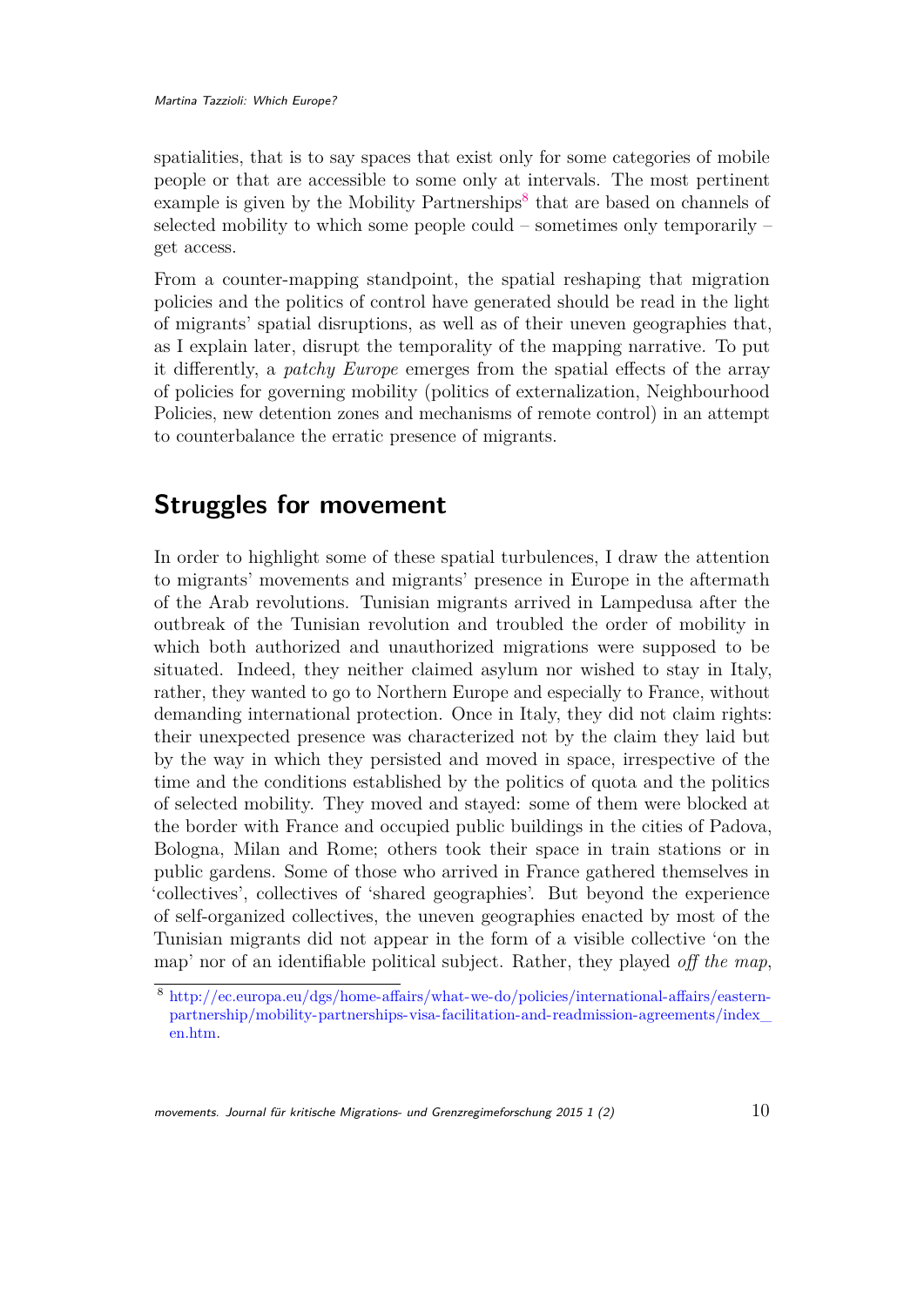namely under the thresholds of any traceability and political recognition; or better, their presence was visible at time intervals, depending on their juridical status, on their migratory projects and on the alternated migration regime of capture.

The 'migrant condition' needs to be pluralized and diffracted, not only caseby-case but also concerning a single subject: the condition of being a migrant as well as the manifold migration categories are experienced and enacted in different ways by people from time to time. It is precisely the heterogeneities and singularities of the *struggles for movement* enacted by migrants that should be taken into account. Therefore, from a counter-mapping standpoint, the analytical gaze should be directed towards borders which remain invisible on the maps: borders which generate or foster differences in space and borders which ultimately coincide with managing movements governing the routes and the speed of mobility.

# **Three snapshots on migrant struggles: Hamburg, Calais and Lampedusa**

The spaces emerging from migrant movements or from migrants' unexpected stays can hardly be accommodated or represented on a map. If one follows the erratic geographies of Tunisian migrants across Europe – whose fragmented journeys were fundamentally made of round-trips between Italian and French cities – their elusive character makes them impossible to trace as lines on a map. And if one also takes into account migrants' visible claims and struggles, all these (in part) escape the cartographic order: the spaces taken or named by some migrant collectives, like the *Lampedusa in Hamburg* do not correspond to any zone or line that can be traced or located on a map, nor can they be envisaged in terms of 'borders'. Rather, those migrants' struggles make certain spaces – that can also exceed localizable areas – become spaces of stay, resignifying or reshaping them in the light of migrants' enacted geographies. The *Lampedusa in Hamburg* refugee group neither designates nor simply renames the city of Hamburg as such but talks about "a space in action", namely the space enacted and travelled by those migrants who arrived in Lampedusa in 2011 and then, after obtaining the temporary permit decided to move to Germany because of the economic crisis in Southern Europe.<sup>[9](#page-10-0)</sup>

<span id="page-10-0"></span><sup>9</sup> [http://lampedusa-in-hamburg.tk/.](http://lampedusa-in-hamburg.tk/)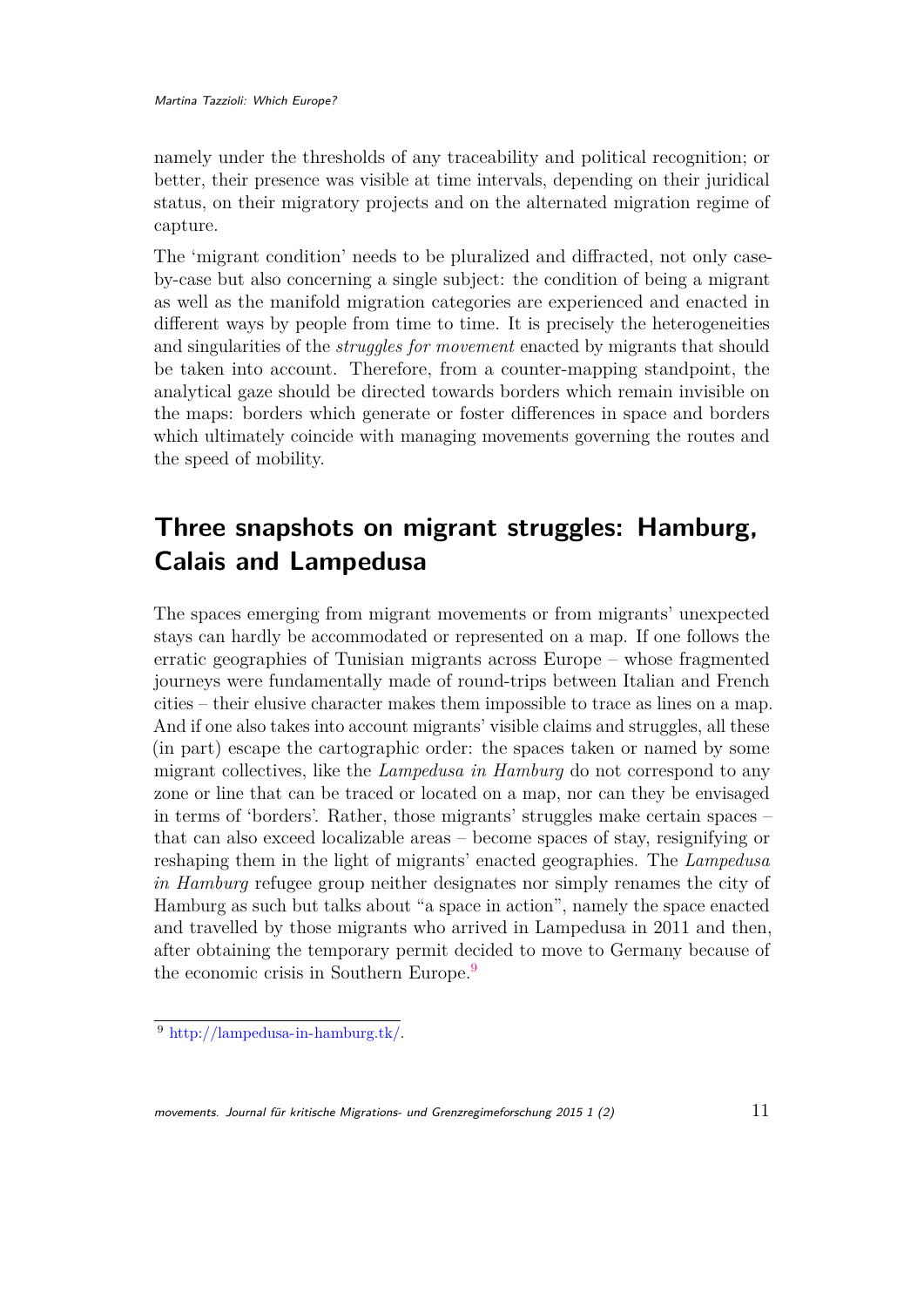Focused on migration, the counter-mapping approach I mobilize enables us to highlight broader spatial practices that, despite being located in a specific place, are not territorially bounded and clash with the temporal order of maps based on a linear passing of time and on persistence in space. To phrase this in other terms, I suggest that counter-mapping engages in the effort of not fixing in advance the spatial units and spatial scales on which migrants act. In fact, analyses of migrant struggles tend to take for granted the spatial unit in which practices of migration take place, reiterating a sort of 'spatial mastering' on migrants' movements (Marciniak/Tyler 2014; Nyers 2010): instead of taking and rethinking together migration and borders/spaces, practices of migration are ultimately flattened and encoded through existing spatial analytics, hampering the possibility to see the upheavals that migrants sometimes generate. Therefore, not only do migration and border-spaces need to be analysed together, but the ways in which migrations impact and transform spaces and new space-time units are put into place should also be investigated. From this perspective, instead of addressing migrants' presence and action in space through the bounded spatialities in which we usually move, we could ask which spaces are produced or enacted by migrants' movements. It is precisely in this sense that migrants unearth territorial units: not because they do not act in a local space, but insofar as they enact geographies that exceed and trouble any possible "methodological nationalism" (De Genova 2010). Above I argued that the *Lampedusa in Hamburg* collective is not merely a group acting and living in the town of Hamburg. Rather, it is a collective that cannot be extensively framed through the given space of that town: actually, in that case Hamburg designates the place of arrival and, in particular, the specific squares, the occupied buildings and the streets where refugees live in Hamburg. But the location of Hamburg is complicated by the journey narrative through which they name their own space: *Lampedusa in Hamburg* evidently does not correspond to any place 'on the map', but it is an enacted space they travelled and in some way produced. Simultaneously, Hamburg refers to a claim, the claim for a space that is not already there: a space for them to stay. The *Lampedusa in Hamburg* collective contributes to instantiate a temporal frame of migrant struggles, going beyond the punctual moment of their spatial presence in the city of Hamburg (De Genova 2015), insofar as their claim for space is articulated on their common journey from Libya.

Similarly, the Syrians blocked in Calais, as the Syrian asylum seekers who wanted to go to the UK defined themselves, refer to the city of Calais in terms of the ways in which it limited, fragmented, impacted on and related to their journey. Syrian migrants neither arrived in Calais all together – although all of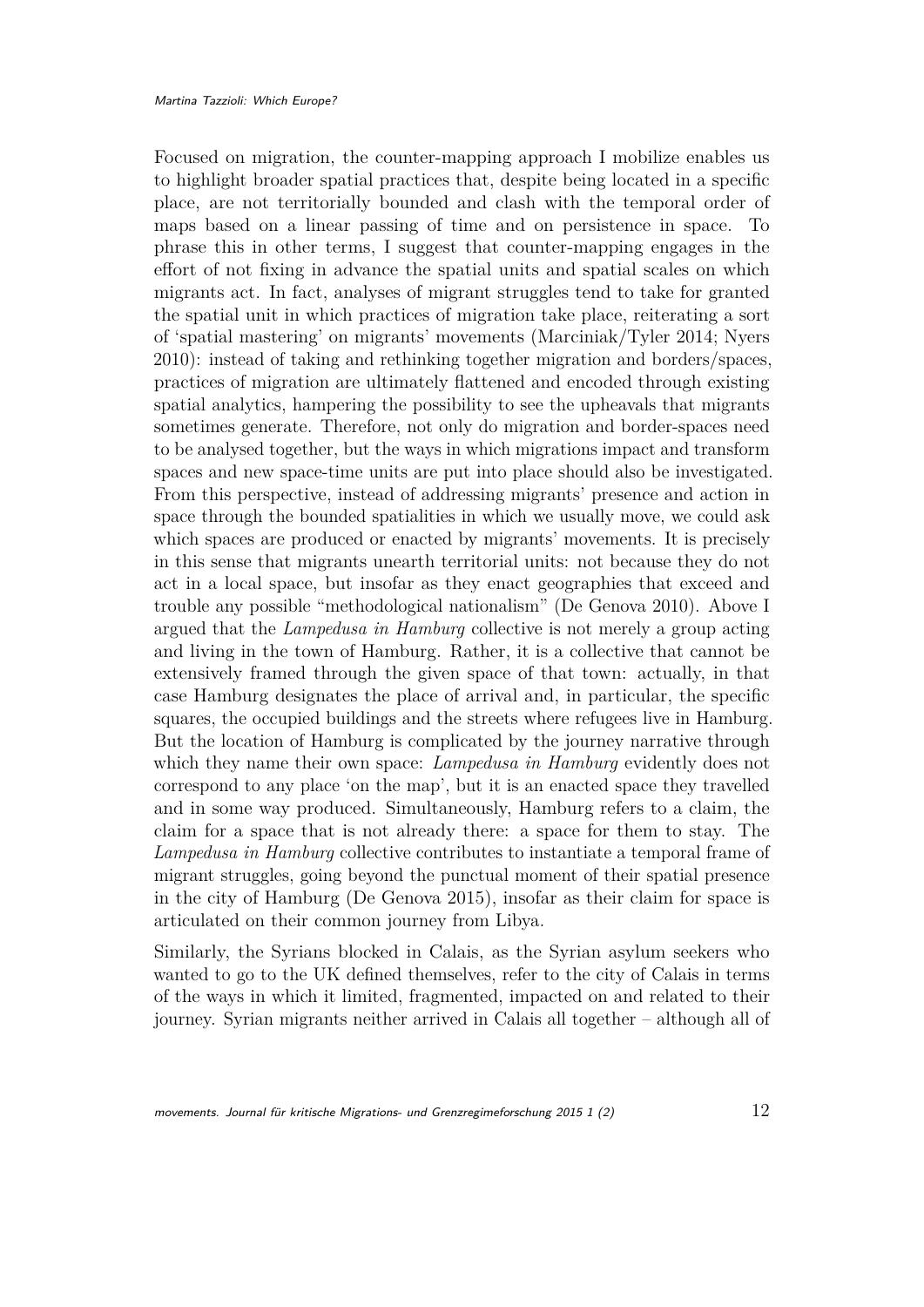them arrived in the first half of October 2013 – nor did they come from the same route – some arrived via Turkey, others via Libya and Lampedusa. They became the group of the Syrians stopped in Calais soon after the block of the ferries to Dover on the 2nd of October for two days: $^{10}$  $^{10}$  $^{10}$  they went up to the roof of the harbour departure zone as a protest against the treatment they received in France and demanding from the UK to accept their asylum claims. The protest was covered extensively in the media, since that was one of the few protests after many years in Calais. And when British authorities came to negotiate with the Syrian migrants, this was seen as an unexpected victory. However, as usual, after a few days no subsequent news circulated any more on the web about the follow up of the protest and about the consequences for the Syrians involved. When media attention to migrant struggles stops, migrants' spaces tend to become inexistent to the eyes of citizens and lose their political visibility. Indeed, the temporality afforded to migrants' spaces is ultimately the temporality of the narration on them, which coincides with the punctual irruptive moment of the political 'emergency' or of migrants' visible struggles: namely, the moment when migrants come on the stage and when there are some 'events' to be narrated.

I arrived in Calais fifteen days after the end of the struggle in an effort to understand what was happening regarding the Syrians and the outcomes of the protest. The sixty Syrians who staged the protest were still in Calais, with their tents near the harbour, but far from considering the struggle a victory they stressed that British authorities instead succeeded in neutralizing their claims: "actually, British politicians came here just to explain the rules of 'the game', namely the UK's mechanisms of asylum and did not open any concrete possibilities to us. Thus, they voided all our claims, since at that point any further claim appeared useless."[11](#page-12-1) However, despite the existential and juridical impasse they decided to write a collective letter addressed to European countries demanding the possibility to settle and claim asylum in any country without being forced to give fingerprints in the first European country at which they arrived – against the Dublin II regulation. Coming back to Calais twenty days later, the space occupied by Syrians and their condition was further changed: some of them had managed to arrive in the UK, while others were still waiting there, in the occupied square, and the composition of

movements. Journal für kritische Migrations- und Grenzregimeforschung 2015 1 (2)  $\qquad \qquad 13$ 

<span id="page-12-0"></span><sup>10</sup> [http://www.theguardian.com/world/2013/oct/04/french-police-syrian-refugees-calais](http://www.theguardian.com/world/2013/oct/04/french-police-syrian-refugees-calais-asylum-uk)[asylum-uk;](http://www.theguardian.com/world/2013/oct/04/french-police-syrian-refugees-calais-asylum-uk) [http://www.independent.co.uk/news/world/europe/calais-standoff](http://www.independent.co.uk/news/world/europe/calais-standoff-syrian-asylumseeker-threatens-to-jump-from-ferry-terminal-roof-8858901.html)[syrian-asylumseeker-threatens-to-jump-from-ferry-terminal-roof-8858901.html;](http://www.independent.co.uk/news/world/europe/calais-standoff-syrian-asylumseeker-threatens-to-jump-from-ferry-terminal-roof-8858901.html) [http://www.liveleak.com/view?i=9d9\\_1380974878.](http://www.liveleak.com/view?i=9d9_1380974878)

<span id="page-12-1"></span><sup>&</sup>lt;sup>11</sup> Interview conducted on the 10th of November 2013 with two Syrian asylum seekers in Calais.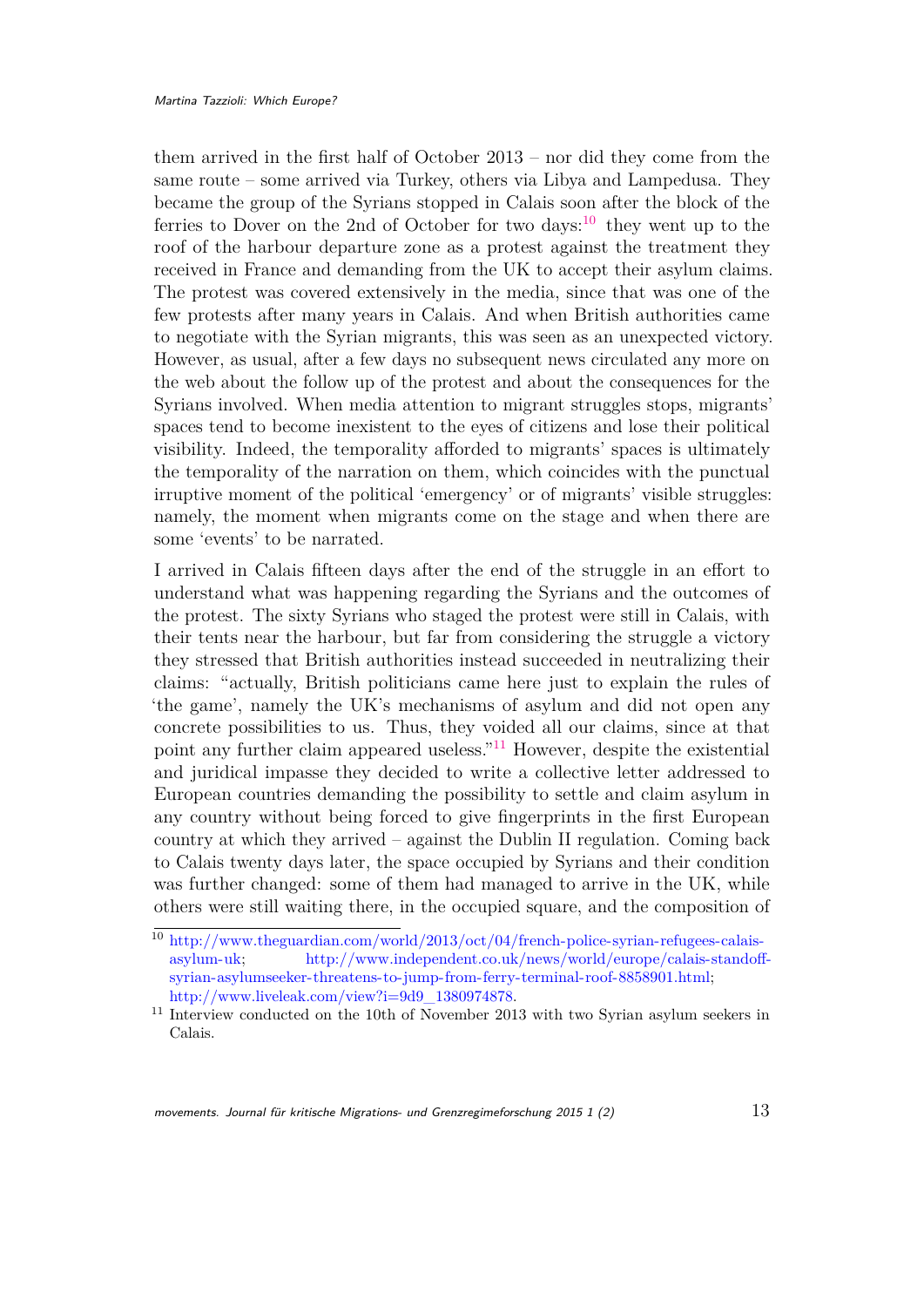that space was transformed by the arrivals of migrants from Afghanistan and  $Iraq.$ <sup>[12](#page-13-0)</sup>

16th July 2013, Lampedusa: two hundred Eritrean migrants marched in the streets of Lampedusa, protesting against the obligation to give their fingerprints in Italy, asserting their desire to move on and claim asylum in a different country. The protest then became a sit-in in front of the main church in Lampedusa and on the 21st, Italian authorities agreed not to take their fingerprints. However, after they were moved to Sicily it was not possible to know what had happened to them, whether they were fingerprinted or not once on the mainland in the detention centres or if Italy had let them escape to Germany and France. Was it really a victory for them and had Italy again disobeyed the Eurodac regulation or, despite the very important symbolic result (not being fingerprinted in Lampedusa) were they then identified in Sicily? To formulate at least a partial answer, it was necessary to follow the traces of a few of them at a distance, who, once arrived in Germany, came into contact with networks of activists: as two Eritrean migrants explained, although Italian authorities officially tried to identify them in the hosting centre for asylum seekers, actually they didn't care about them in any particular way, allowing them to escape.

# **Temporal geographies and migrant spaces in action**

In order to complicate the counter-mapping gaze on migrants' spatial upheavals, it is important to come to grips with the temporal pace of migrants' geographies which conflicts with the temporal narrative of geopolitical maps. In this regard a look at practices of migration taking place in the aftermath of the Arab uprisings provides us with a useful lens for unpacking the temporal issue that is at stake in any map. For this reason, we should pay attention to the relationship between spatial disruptions and the ways in which they resonate elsewhere at a temporal distance. Therefore, in the face of the elusiveness of migrants' geographies, the issue becomes to look at whether and how 'another map' has been finally traced by all these movements. Three and a half years after the outbreak of the Arab uprisings most of the 'Libyan'[13](#page-13-1) and Tunisian migrants are scattered across the European space or have come back because of the economic

<span id="page-13-0"></span> $12$  Interview and meeting with Syrian asylum seekers.

<span id="page-13-1"></span><sup>&</sup>lt;sup>13</sup> The migrants who arrived in Italy from Libya in 2011 were not Libyan citizens but citizens of third countries who had been working in Libya.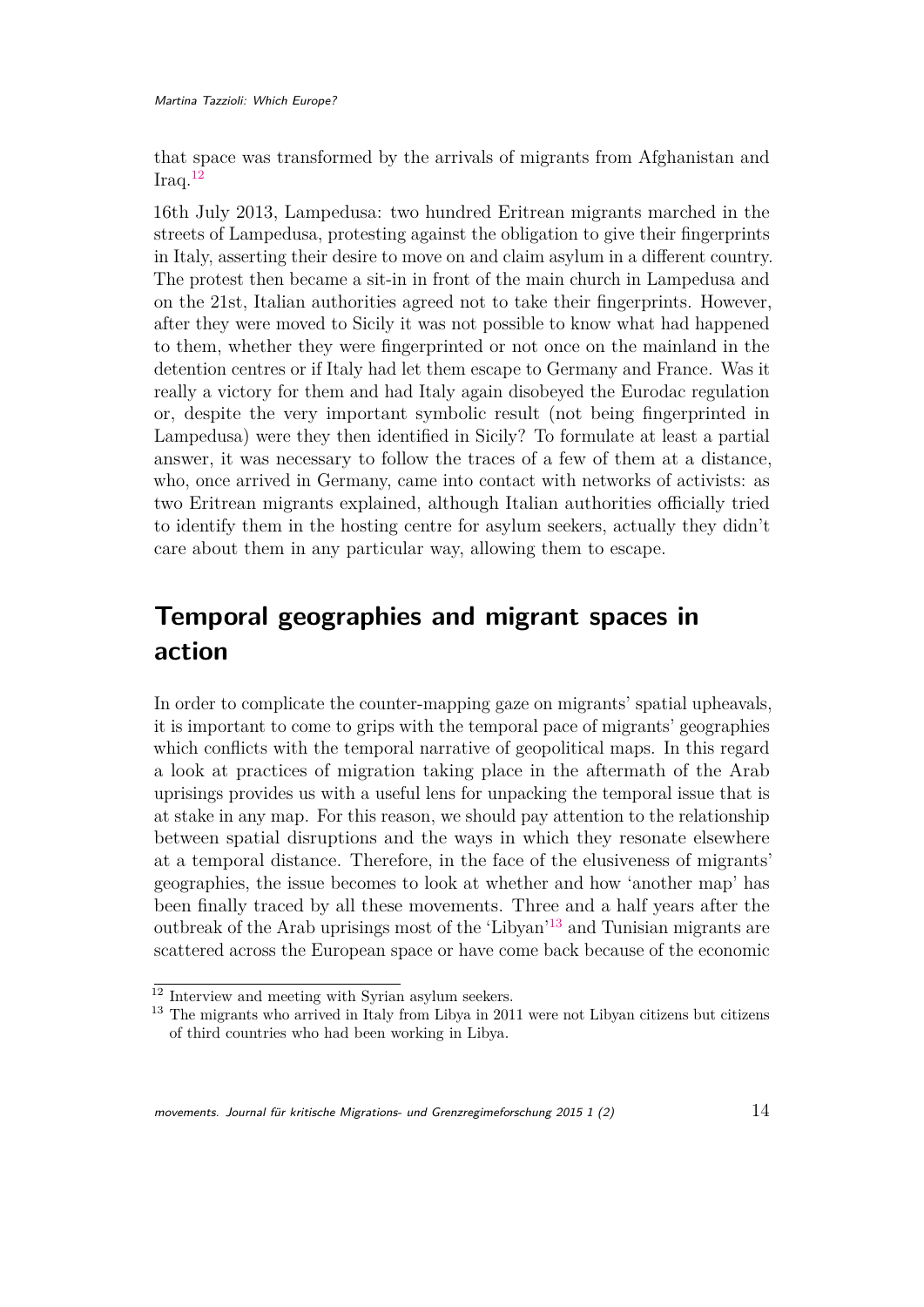crisis in Europe. The political collectives of Tunisian and 'Libyan' migrants in place in 2011 and 2012 in some European towns do not exist anymore. Therefore, in the face of the elusiveness of the 'spaces in action' resignified by migrants, it is fundamental to interrogate to what extent migrants' spatial disruptions succeed in initiating and rooting a political language which goes beyond the register of recognition without vanishing after a specific political struggle comes to an end. Actually, this appears as one of the most outstanding impasses, once considered the elusive character of migrant struggles and migrant spaces; and for this reason the effort of rethinking the political space beyond both the paradigm of representation and the traditional spatial representations seems to be the fundamental issue at stake.

Nevertheless, more than focusing on a given field of struggle, we could examine the circulation and the dissemination of a certain language that could be put at the core of the analysis. In fact, engaging in a counter-mapping approach means to challenge the supposed fixed spatial narrative which traditionally underpins political imagination and language (Van Houtum 2005). In other words, the issue of political subjectivity and language can be reframed, reformulating it according to a mobile spatiality which corresponds to the dissemination of some practices at a distance. This entails disengaging from the "territorial trap" (Agnew 1994) in which also many analyses on migrant struggles fall, stressing their territorially-based character. Without denying the importance of the specific place in which migrants' geographies are enacted, I suggest focusing on the way in which those local and territorial struggles contribute to the emergence of 'spaces in action'. From a spatial standpoint, more than looking at the border-line crossing, we could focus on the transformation and the production of spaces that migrants' movements do, hinging on what Nicholas De Genova has called the "radically open-ended politics of presence" (De Genova 2010: 103). Thus, coming back to the three snapshots I took into account and interrogating what was left after the end of those migrant struggles, we should draw attention to the spatial claims that those struggles actualized. They staged the image of a European space of free movements not grounded on citizenship but on spatial presence.

### **Conclusions**

The fundamental non-synchronicity of the many 'times of politics' at play in the European space of migration and the uneven maps that emerge, resonate with the spatial and temporal cartography of colonial modernity (Goswami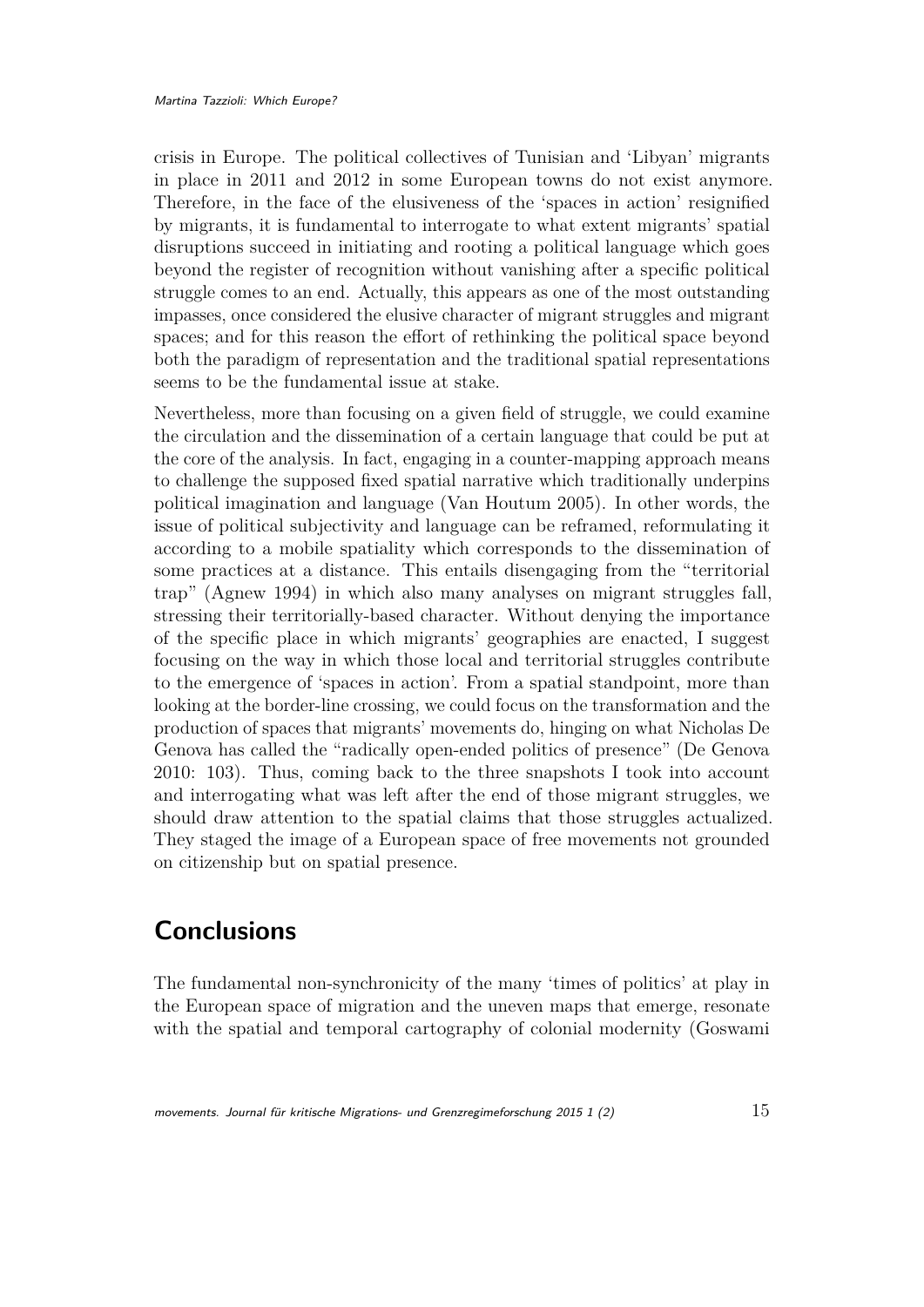2004): in order to understand the ambivalent relationship between diaspora time and the West and the tensions between different coexisting temporalities, Paul Gilroy suggests that a "stereoscopic sensibility" is required "adequate to building a dialogue with the West: within and without" (Gilroy 1993: 196). Translated into the contemporary European space as a space of migration, this counter-mapping approach is situated at the crossroads between the production of an alternative cartography from within the existing geopolitical coordinates and at the limits of representation as such. In this article I showed that to situate mapping at the limits of any possible representation means also to take into account how migration policies and migrants' upheavals impact on existing spaces and, simultaneously, how they produce other spatialities that overlap and clash with the existing geopolitical map of Europe.

An analysis of the 'scattered Europe' engendered by the EU politics of mobility and the *spaces on the move* produced by migrants shows that the geopolitical map of Europe envisaged as a dominant spatial unit is troubled by the patchy spaces on the move that migrants enact. This paper attempts to come to grips with the conundrums and the limits that claims to visibility made by activists or even by migrants themselves could lead to in the field of unauthorized migration. I also stressed that a counter-mapping approach does not aim to produce contrapuntal maps, tracing migrant cartographies. Instead, 'counter' in counter-mapping means situating at the very limits of what can be represented, refusing to encode any subject and movement within the cartographic order. The *Lampedusa in Hamburg* collective, the *Syrians blocked in Calais* and the *two hundred Eritrean migrants* refusing to give their fingerprints in Lampedusa: these three snapshots do not have a direct relationship to one another but they correspond to episodes located in European places that produced 'spaces on the move', spaces of movement and stay that do not fully correspond to the geographic locations named here. But these snapshots also show the uneven temporality of migrant struggles and migrants' geographies.

To conclude, a further consideration is needed on *Europe in migration* and on *Europe of migrations* that these snapshots have shown. By drawing the attention to migrants' spatial upheavals and to a scattered Europe, the task is not (only) to take the migrants' perspective for looking at borders and spaces, but rather to keep up with the spatial transformations they generate. In other words, a counter-mapping approach follows the spatial effects and the turbulences that migration policies and migrants put to work, making geopolitical Europe collapse in patchy and clustering spatialities. The map, as an organizing principle of spatial and political imagination, starts to fracture in the face of migrant's unmappable spaces. In the end, an insight on migrants'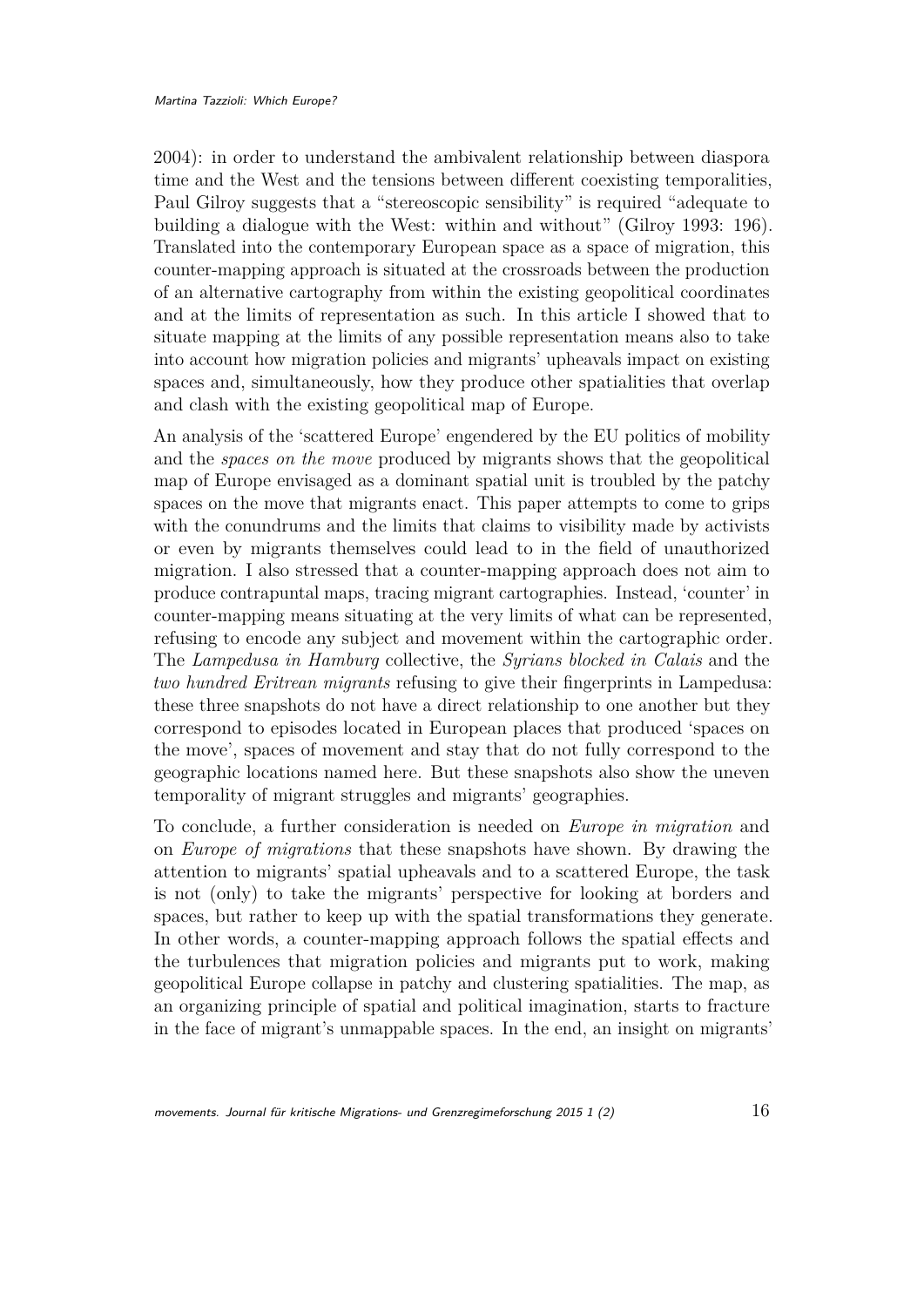Martina Tazzioli: Which Europe?

spatial upheavals makes it possible "to read between the lines of the map" (Harley 1989), in this case of the geopolitical map of Europe, seeing how it is troubled and displaced by scattered spaces on the move, challenging the spatial and temporal narrative it illustrates.

# **Literature**

Agnew, John (1994): The territorial trap. The geographical assumptions of international relations theory. In: Review of International Political Economy 1 (1). 53-80.

Anderson, Benedict (1991): Imagined Communities. Reflections on the Origin and Spread of Nationalism. London.

Balibar, Etienne (2011): Citoyen sujet et autres essais d'anthropologie philosophique. Paris.

Brenner, Neil (2004): New State Spaces. Urban Governance and the Rescaling Of Statehood. Oxford.

Casas-Cortes, Maribel / Cobarrubias, Sebastian / Pickles, John (2012): Rebordering the neighbourhood. Europe's emerging geographies of non-accession integration. In: European Urban and Regional Studies 20 (1). 37-58.

Cosgrove, Denis (2008): Geography and Vision. New York.

De Genova, Nicholas (2015): The European Question. Migration, Race, and Postcoloniality in Europe. Paper presented at the University of Stockholm, 4-5 December 2013.

De Genova, Nicholas (2010): The Queer Politics of Migration. Reflections on 'Illegality' and Incorrigibility. In: Studies in Social Justice 4 (2). 101-126.

Gilroy, Paul (1993): The Black Atlantic. Modernity and Double Consciousness. London.

Goswami, Manu (2004): Producing India. From Colonial Economy to National Space. Chicago.

Gregory, Derek (1994): Geographical Imaginations. Hoboken.

Harley, Brian (1989): Deconstructing the Map. In: Cartographica 26 (2). 1-20.

Harley, Brian (2001): The New Nature of Maps. Essays in the History of Cartography. Baltimore.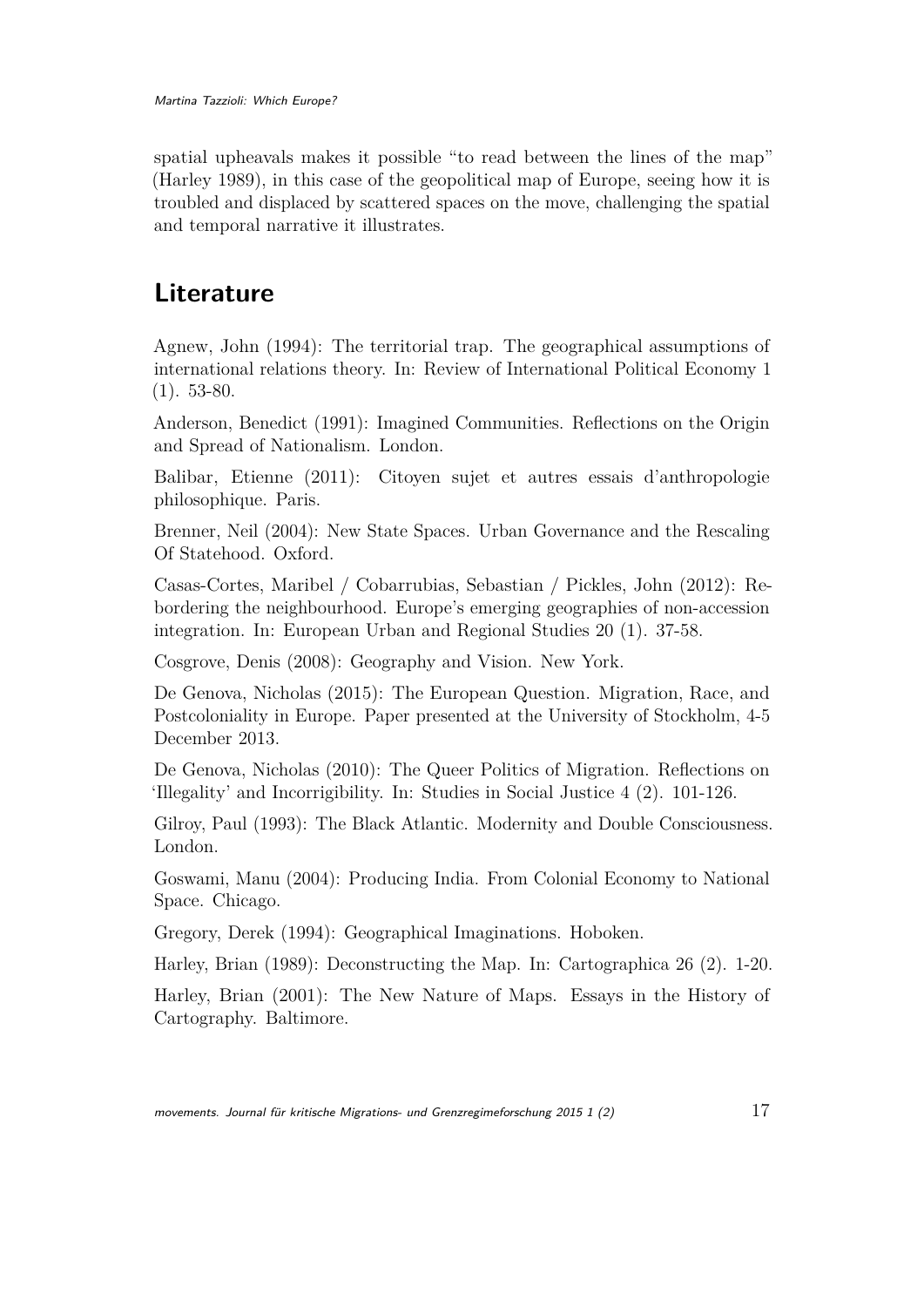Harris, Leila M. / Hazen, Helen D. (2006): Power of Maps. (Counter) Mapping for Conservation. In: Acme 4 (1). 99-130.

Hess, Sabine / Karakayali, Serhat / Tsianos, Vassilis (2009): Transnational migration theory and method of an ethnographic analysis of border regimes. Working Paper. Sussex Centre for Migration Research. URL https://www.sussex.ac.uk/webteam/gateway/file.php?name=mwp55.pdf&site=252 [30.6.2015].

Korzybsky, Alfred (1933): A Non-Aristotelian System and its Necessity for Rigour in Mathematics and Physics. Science and Sanity. 747-761.

Kratochwil, Friedrich (2011): Of Maps, Law, and Politics. An Inquiry into the Changing Meaning of Territoriality. DIIS Working Paper. URL: http://www.econstor.eu/bitstream/10419/44626/1/647472775.pdf [2.7.2015].

Marciniak, Katarzyna / Tyler, Imogen (ed.) (2014): Immigrant Protest. Politics, Aesthetics, and Everyday Dissent. Albany.

Mezzadra, Sandro / Neilson, Brett (2013): Border as Method, or the Multiplication of Labour. Durham-London.

Nyers, Peter (2010): No One is Illegal Between City and Nation. Studies in Social Justice 4 (2). 127-143.

Papadopoulos, Dimitris / Stephenson, Niamh / Tsianos, Vassilis (2008): Escape Routes. Control and Subversion in the 21th Century. London.

Peluso. Nancy (1995): Whose Woods are These? Counter-mapping Forest Territories in Kalimantan, Indonesia. In: Antipode 27 (4). 383-406.

Pickles, John (2004): A History of Spaces. Cartographic Reason, Mapping and the Geo-Coded World. London, New York.

Sassen, Saskia (2013): When Territory Deborders Territoriality. In: Territory, Politics, Governance 1 (1). 21-45.

Sparke, Matthew (1998): A Map that Roared and an Original Atlas. Canada, Cartography, and the Narration of Nation. In: Annals of the Association of American Geographers 88 (3). 463-495.

Van Houtum, Henk (2005): The geopolitics of borders and boundaries. In: Geopolitics 10 (4). 672-67.

Wainwright, Joel / Bryan, Joe (2009): Cartography, territory, property. Postcolonial reflections on indigenous counter-mapping in Nicaragua and Belize. In: Cultural Geographies 16 (2). 153-178.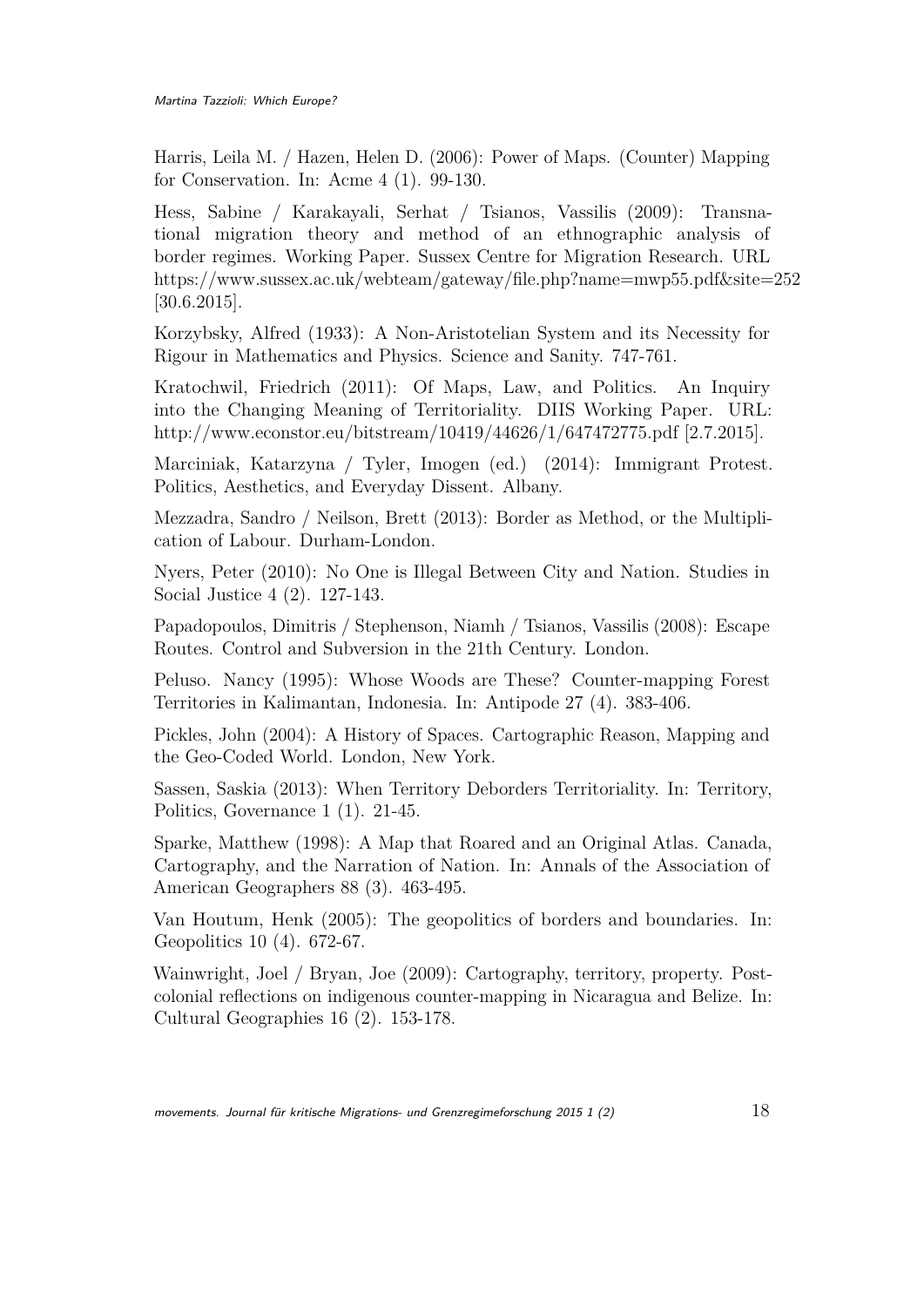Walker, Rob B. J. (2000): Europe is not where it is supposed to be. In: Kelstrup, Morten / Williams, Michael Charles (ed.): International Relations Theory and the Politics of European Integration. London. 14-32.

Winichakul, Thongchakul (1997): Siam Mapped. A History of the Geo-Body of a Nation. Honolulu.